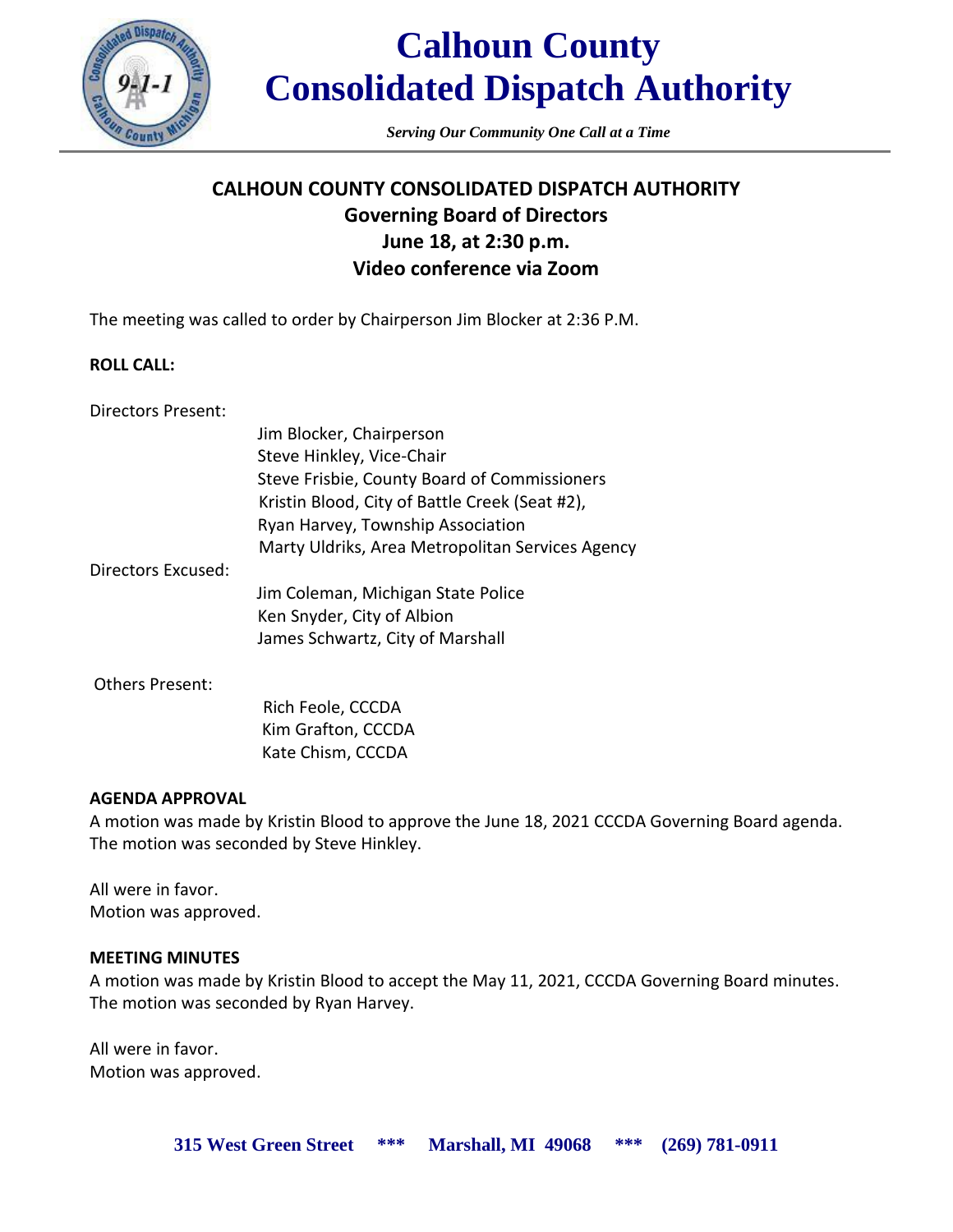

*Serving Our Community One Call at a Time*

# **PUBLIC COMMENT**

No public comment was provided.

## **CONSENT AGENDA**

The following items were listed on the Board's consent agenda:

- 1. Excuse Absent Board Members
- 2. Check Register: May 1- May 31
- 3. Year-to-Date Budget Performance Reports
- 4. 2021Year-to-Date Statistics
- 5. Quality Assurance Reports
- 6. General Correspondence

A motion was made by Steve Hinkley to approve the June 18, 2021 Consent Agenda. The motion was seconded by Kristin Blood.

All were in favor. Motion was approved.

Kristin Blood asked for clarification on a few acronyms found on the QA reports. Both Kim Grafton and Rich Feole helped with explanation on those.

## **EXECUTIVE DIRECTOR'S REPORT**

- 1. Grant: A check has been received in the amount of \$43,545 for payroll reimbursement.
- 2. Preparation: Preparations are being made for the new Executive Director. Loose ends are being tied up.
- 3. Facebook: The public 9-1-1 Facebook has been suspended for an unknown reason. It appears that the possible reason is the profile picture of the thin gold line was found to be offensive.

#### **OLD BUSINESS**

- 1. Director position Hiring subcommittee update
	- a. Job Description
	- b. Job Posting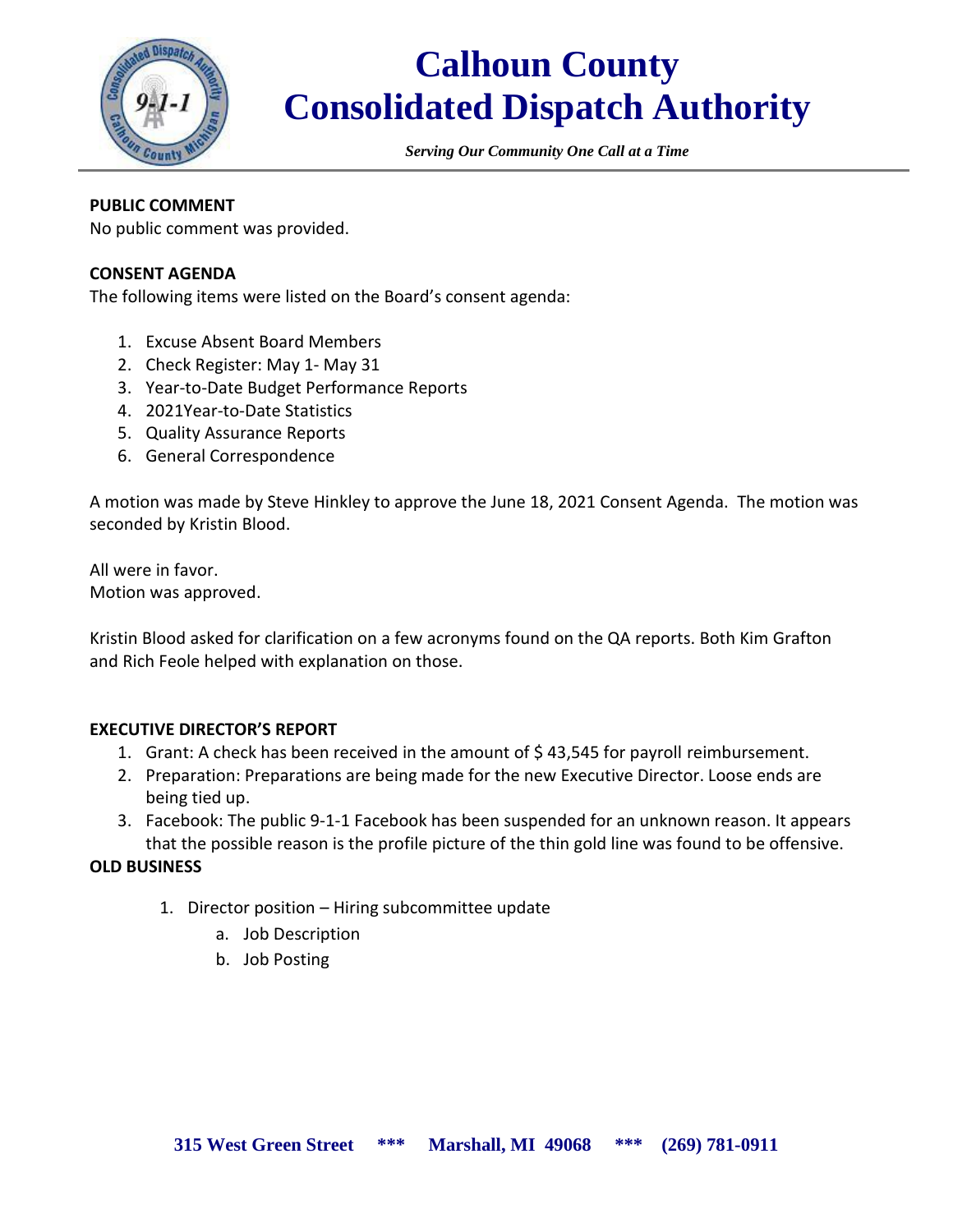

*Serving Our Community One Call at a Time*

- c. Comparable Spreadsheet
- d. Timeline (added by Jim Blocker)- It is a very aggressive timeline. But it is to remain flexible.

A brief discussion took place between board members regarding the shared job description, job posting, intended advertising avenues, and timeline of events.

A discussion took place regarding counties in the area who are also in the hiring process for the position of Executive Director.

A motion was made by Steve Hinkley to approve a budget not to exceed \$10,000 to be used in the hiring process. The motion was seconded by Steve Frisbie.

All were in favor. The motion was passed.

## **NEW BUSINESS**

1. Healthy Workplace Leave- A discussion took place regarding how to process with allowing healthy workplace leave for those who qualify and if it is necessary to continue providing this leave to the staff.

A brief discussion took place among board members regarding what is required by law currently. A motion was made by Steve Frisbie for our policy to remain compliant with current law upon further review. The motion was seconded by Steve Hinkley.

All were in favor. The motion was passed.

2. Future Meeting Method- In July the County will be going back to in person meetings. The local state of emergency has no end date currently. Several board members voiced wishing to go back to in person meetings. Rich Feole stated the importance of needing to have a quorum and does not want to miss a quorum due to meeting in person versus virtually. Kristin Blood suggested that a hybrid format might be allowed. The board will look to Jim Dyer to make sure we are remaining with the open meetings act.

A motion was made by Kristin Blood to move back to in person meetings with a possible hybrid plan. The motion was seconded by Steve Frisbie.

All were in favor.

The motion was passed.

# **PUBLIC COMMENTS**

No public comments were provided.